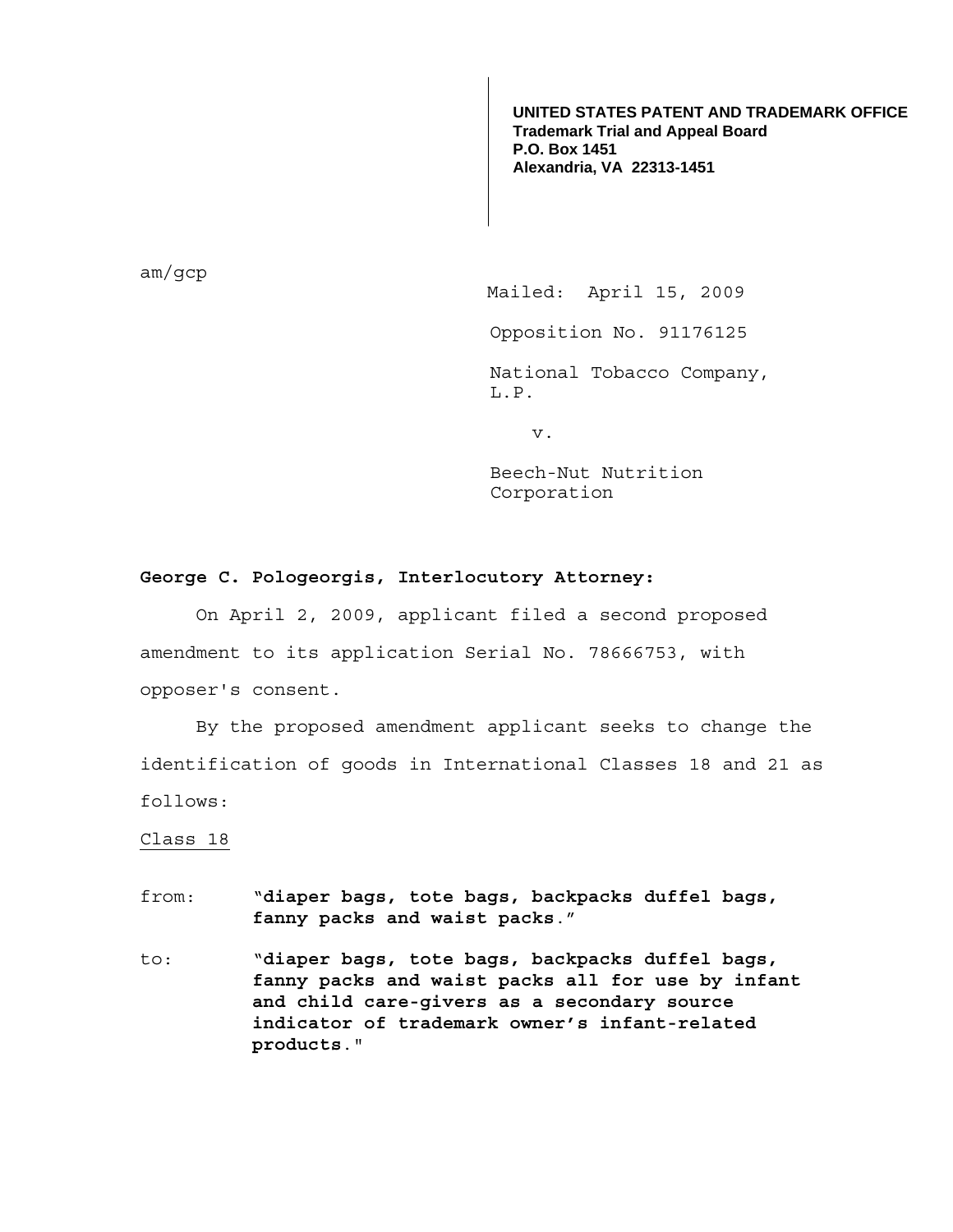## Class 21

from: "**cooler bags**."

to: "**cooler bags for use by infant or child care-givers as a secondary source indicator of trademark owner's infant-related products**."

 Inasmuch as the amendment is clearly limiting in nature as required by Trademark Rule 2.71(a), and because opposer consents thereto, it is approved and entered. See Trademark Rule 2.133(a).

 If this resolves the dispute herein, opposer is allowed until **thirty days** from the mailing date of this order to file a withdrawal of the opposition, failing which the opposition will go forward on the application as amended. $^1$  See Trademark Rule 2.106(c).

Proceedings are otherwise suspended.

## **NEWS FROM THE TTAB**:

 $\overline{a}$ 

The USPTO published a notice of final rulemaking in the Federal Register on August 1, 2007, at 72 F.R. 42242. By this notice, various rules governing Trademark Trial and Appeal Board inter partes proceedings are amended. Certain amendments have an effective date of August 31, 2007, while most have an effective date of November 1, 2007. For further information, the parties are referred to a reprint

 $1$  The Board notes that applicant requested that the proceeding be dismissed without prejudice upon the Board's acceptance of its proposed amendment. However, the Board notes that opposer did not provide its written consent to the withdrawal within the body of applicant's motion to amend the application. Accordingly, as noted above, to the extent the approved amendment resolves the dispute herein; opposer must affirmatively provide its request for withdrawal of the opposition by filing such a request with the Board pursuant to the instant order.